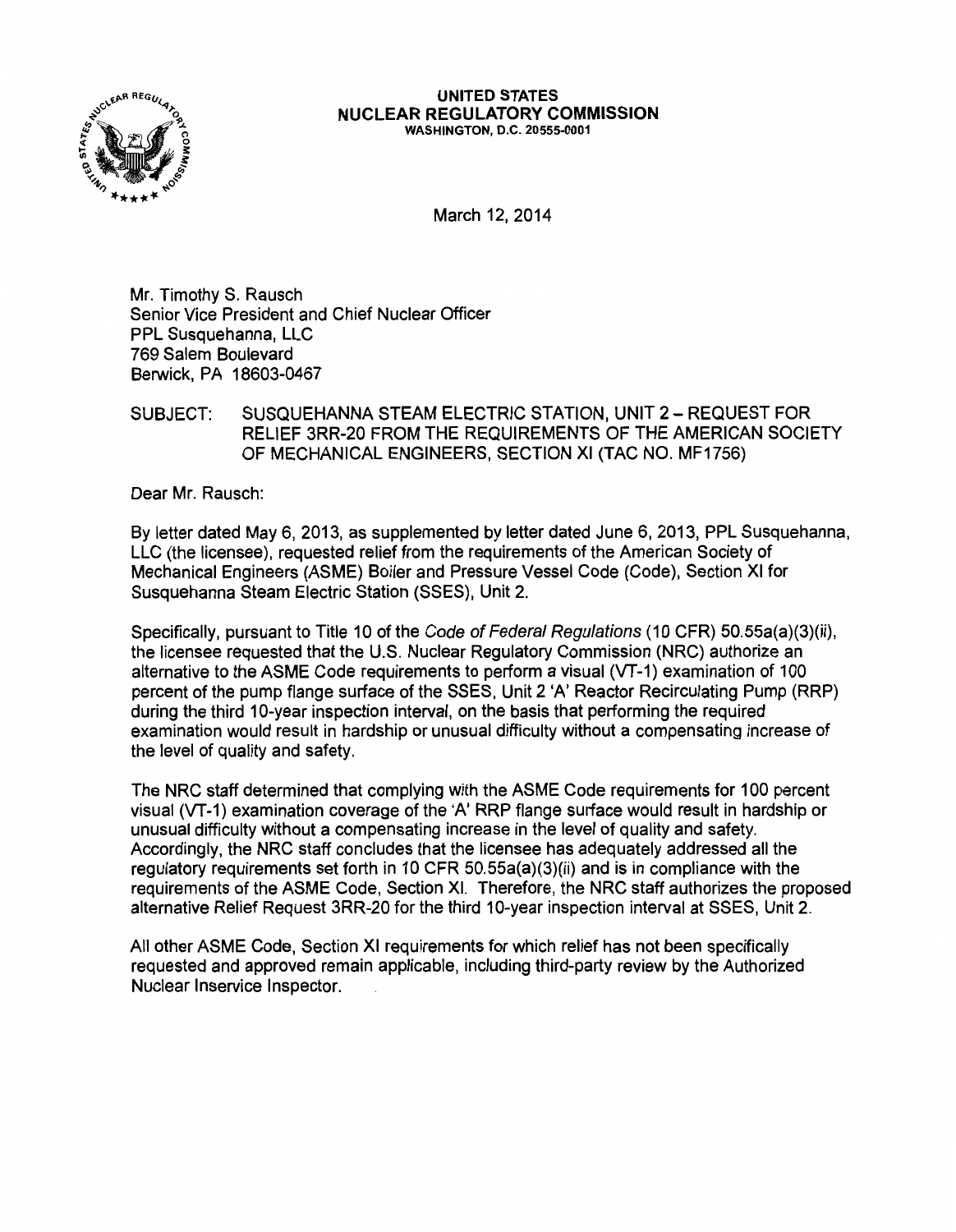T. Rausch and the contract of the 2 -

If you have any questions, please contact the SSES Project Manager, Jeffrey Whited at (301) 415-4090 or via e-mail at Jeffrey.Whited@ nrc.gov

Sincerely,

ena K. Khanna,  $\frac{1}{2}$ /.

ant Licensing Branch 1-2 ivision of Operating Reactor Licensing Office of Nuclear Reactor Regulation

Docket No. 50-388

Enclosure: Safety Evaluation

cc w/encl: Distribution via ListServ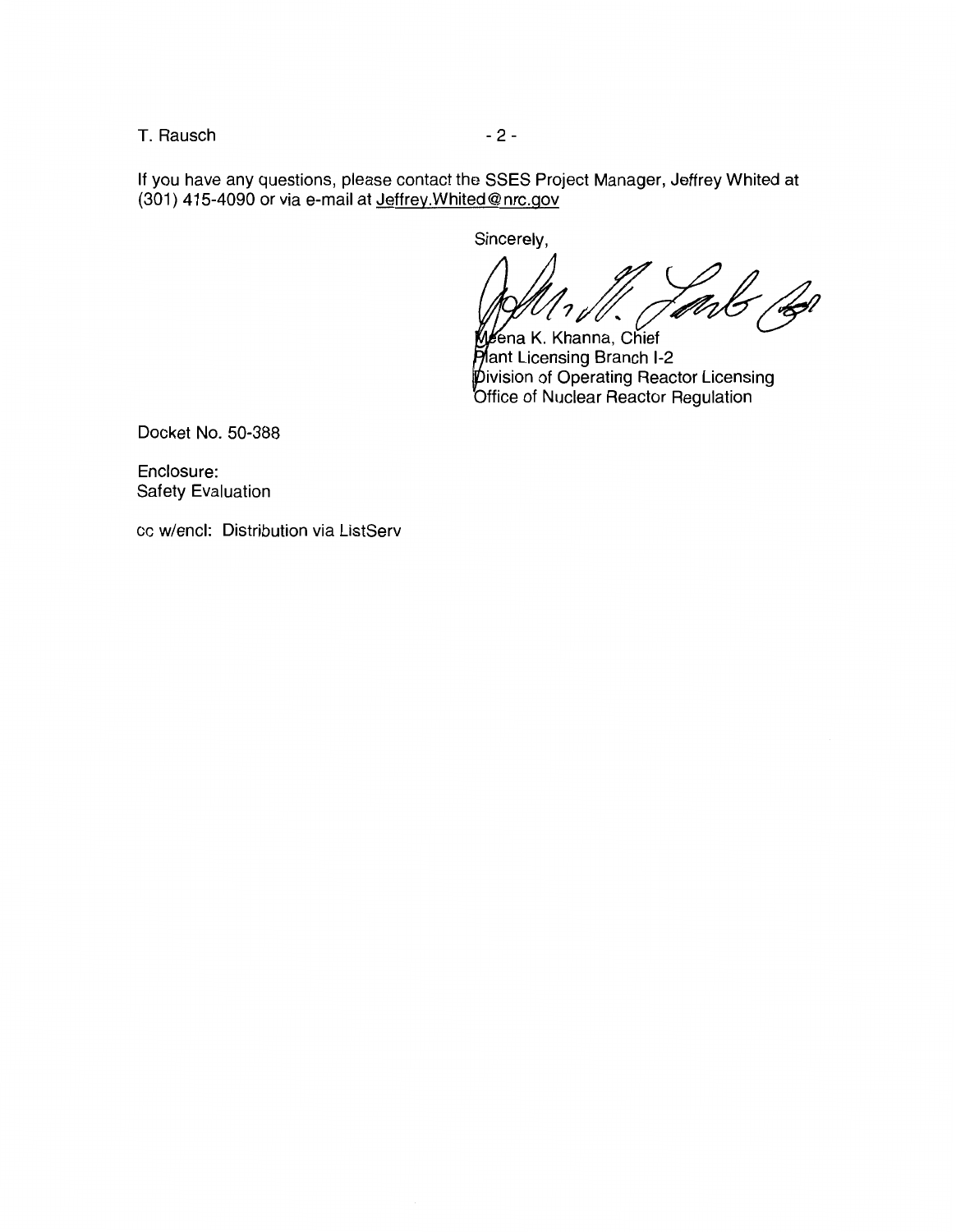

#### UNITED STATES NUCLEAR REGULATORY COMMISSION WASHINGTON, D.C. 20555-0001

# SAFETY EVALUATION BY THE OFFICE OF NUCLEAR REACTOR REGULATION

# RELIEF REQUEST 3RR-20

# REGARDING VISUAL EXAMINATION OF FLANGE SURFACES

# PPL SUSQUEHANNA, LLC

## SUSQUEHANNA STEAM ELECTRIC STATION, UNIT 2

## DOCKET NUMBER 50-388

### 1.0 INTRODUCTION

By letter dated May 6, 2013,<sup>1</sup> as supplemented by letter dated June 6, 2013,<sup>2</sup> PPL Susquehanna, LLC (the licensee), requested relief from the requirements of the American Society of Mechanical Engineers (ASME) Boiler and Pressure Vessel Code (Code), Section XI for Susquehanna Steam Electric Station, Unit 2 (SSES).

Specifically, pursuant to Title 10 of the *Code of Federal Regulations* (10 CFR) 50.55a(a)(3)(ii), the licensee requested that the U.S. Nuclear Regulatory Commission (NRC) authorize an alternative to the requirements of the ASME Code to perform a visual (VT -1) examination of 100 percent of the pump flange surface of the SSES, Unit 2 'A' Reactor Recirculating Pump (RAP) during the third 10-year inspection interval, on the basis that performing the required examination would result in hardship or unusual difficulty without a compensating increase of the level of quality and safety.

## 2.0 REGULATORY EVALUATION

The regulations in 10 CFR 50.55a(g) specify, in part, that inservice inspection (lSI) of nuclear power plant components shall be performed in accordance with the requirements of the ASME Code.

Pursuant to 10 CFR 50.55a(g)(4), ASME Code Class 1, 2, and 3 components (including supports) must meet the requirements, except the design and access provisions and the pre-service examination requirements, set forth in the ASME Code, Section XI, "Rules for lnservice Inspection of Nuclear Power Plant Components," to the extent practical within the limitations of design, geometry, and materials of construction of the components. The regulations require that inservice examination of components and system pressure tests conducted during the first 1 0-year interval, and subsequent intervals, comply with the requirements of the latest edition and addenda of Section XI of the ASME Code, incorporated by reference in 10 CFR 50.55a(b), 12 months prior to the start of the 120-month interval, subject to the limitations and modifications

**Enclosure** 

<sup>&</sup>lt;sup>1</sup> Agencywide Documents Access and Management System (ADAMS) Accession No. ML13127A199 <sup>2</sup> ADAMS Accession No. ML13157A170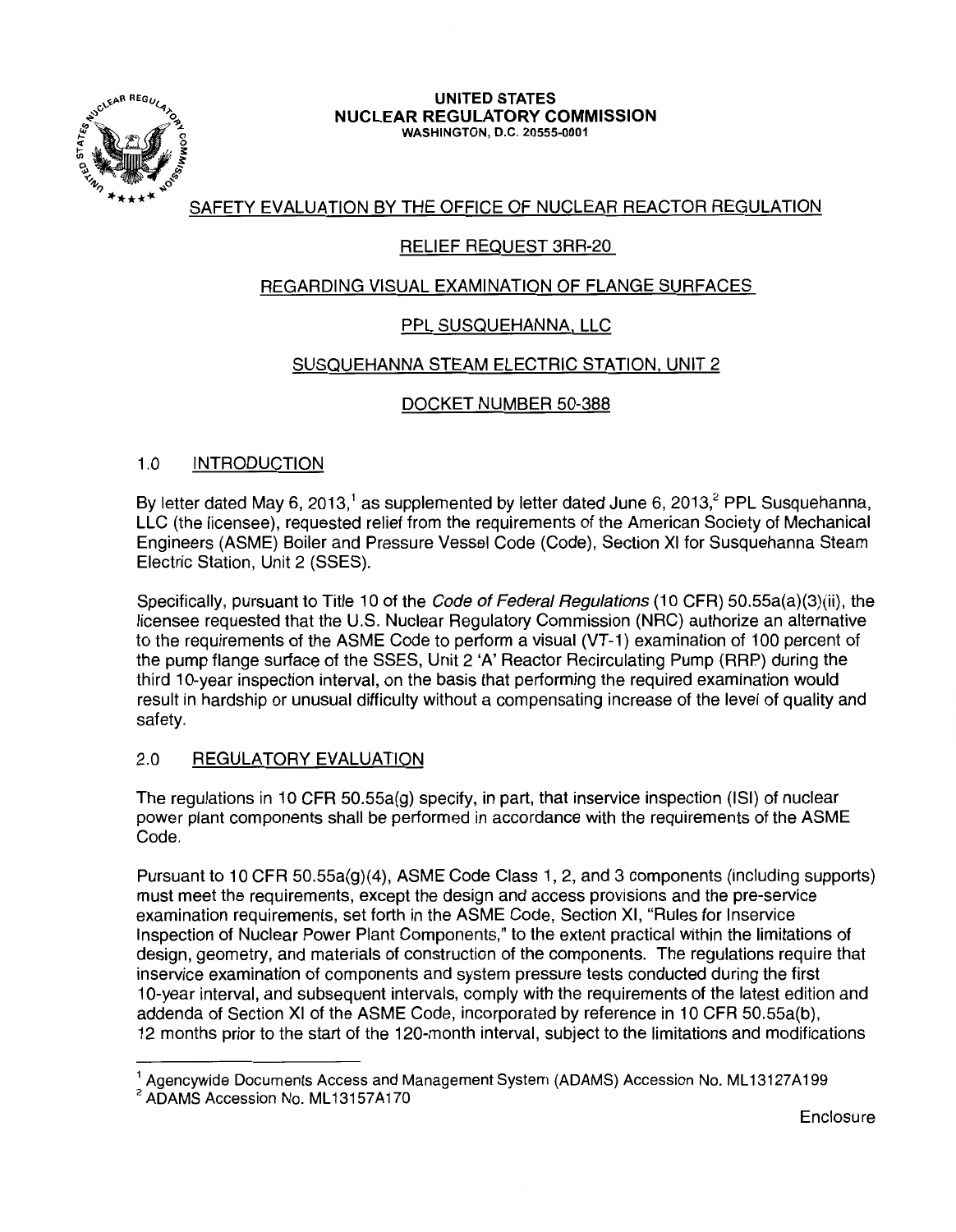listed therein. The applicable Code of record for the third lSI interval for SSES, Unit 2 is the ASME Code, Section XI, 1998 Edition thru the 2000 Addenda. The SSES, Unit 2 third 10-year inspection interval began June 1, 2004, and is scheduled to end May 31, 2014.

As discussed in 10 CFR 50.55a(g)(5)(iii), if the licensee has determined that conformance with certain code requirements is impractical for its facility, the licensee shall notify the Commission and submit, as specified in 50.4, information to support the determinations.

As discussed in 10 CFR 50.55a(g)(6)(i), the Commission may grant such relief and may impose such alternative requirements as it determines is authorized by law and will not endanger life or property or the common defense and security and is otherwise in the public interest, given the consideration of the burden upon the licensee.

As discussed in 10 CFR 50.55a(a)(3), alternatives to the requirements of paragraph (g) may be used, when authorized by the NRC, if (i) the proposed alternatives would provide an acceptable level of quality and safety or (ii) compliance with the specified requirements would result in hardship or unusual difficulty without a compensating increase in the level of quality and safety.

The NRC staff concludes that there is regulatory basis for the licensee to request the use of an alternative and the NRC staff to authorize this alternative, pursuant to the technical evaluation that follows. The information provided by the licensee in support of the request has been evaluated by the NRC staff and the bases for disposition are documented below.

#### 3.0 TECHNICAL EVALUATION

- 3.1 Licensee's Request for Alternative
- 3.1.1 ASME Code Components Affected

Unit 2 'A' RRP Flange Examination Category B-G-1, Pressure Retaining Bolting Item No. C6.190 Pump Flange Surface

#### 3.1.2 ASME Code Requirement Affected

ASME Code, Section XI, Table IWB-2500-1, Examination Category B-G-1, Item No. C6.190, requires a visual (VT -1) examination of 1 00 percent of a one-inch annular surface of the pump flange surrounding each pump stud when the connection is disassembled.

#### 3.1.3 Proposed Alternative

In accordance with 10 CFR 50.55a(g)(3)(ii), the licensee requested the limited visual {VT -1) examination coverage (i.e., 98 percent) of the 'A' RRP flange surface be accepted for the third 10-year inspection interval.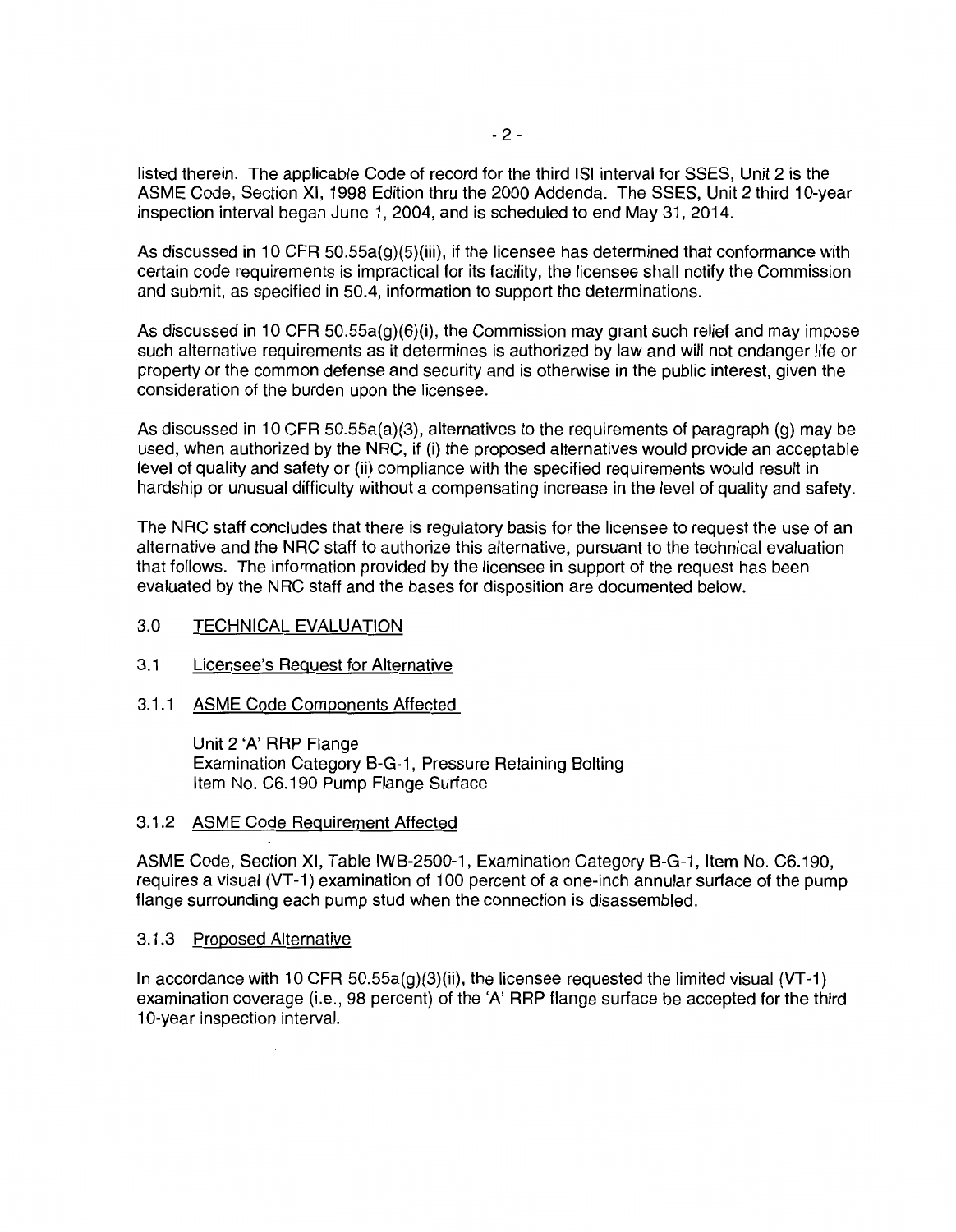#### 3.1.4 Basis for Request

The SSES, Unit 2 'A' RRP was disassembled during the Unit 2  $16<sup>th</sup>$  Refueling Outage which occurred in the spring of 2013. During the time the pump was disassembled, a visual (VT-3) examination of the pump bowl was performed. However, the required visual (VT-1) examination of the flange surface was not performed.

A visual {VT -1) examination of the reassembled pump flange surface was performed subsequent to the discovery that the examination had not been performed when the pump was disassembled. However, examination coverage of this examination was limited to approximately 98 percent of the required surfaces due to interference from pump internals.

The licensee requested this alternative based on their determination that achieving the 100 percent visual (VT -1) examination coverage required hardship or unusual difficulty once the pump had been reassembled, and would not provide a compensating increase in the level of quality and safety.

#### 3.2 NRC Staff Evaluation

The ASME Code requires visual {VT -1) examination of Category B-G-1, Item Number B6.180 flange surface when the connection is disassembled to detect discontinuities and imperfections on the surface including such conditions as cracks, wear, corrosion or erosion.

The licensee stated in its submittal dated May 6, 2013, that when the pump was disassembled a visual (VT -3) examination of the pump bowl was performed along with visual examinations of the pump surfaces by pump vendor personnel and SSES Quality Control personnel prior to pump reassembly. These exams found the pump acceptable for continued service with no evidence of degradation noted. The visual (VT-1) examination that was performed after the pump was reassembled covered approximately 98 percent of the required surfaces and also was found acceptable.

In the supplemental letter dated June 6, 2013, the licensee responded to the NRC staff's request for additional information about operational experience with leakage from the RRP flange joint, stating that no evidence of damage from leakage has been found at the RRP flange. This submittal also stated that a visual (VT-2) examination was performed on the 'A' RRP flange joint on May 21, 2013, and no leakage was identified.

The licensee's submittal dated June 6, 2013, also provided a sketch which showed the surfaces that were not visual {VT -1) examined due to interferences from pump internal structures. This area was identified as a small area near the inner diameter of the flange surface, 0.75 inches away from the outer diameter of the pump studs. Based on the area that was examined, the NRC staff concludes that the examination that was performed interrogated the higher stressed areas of the required examination surface, which is the area immediately adjacent to the studs. This is the area where one would expect to find cracking, if present, and any wear associated with the removal/replacement of the studs. Based on the operational experience discussed above and the satisfactory VT -2 performed on May 21, 2013, the NRC staff concludes that damage due to corrosion or erosion is also unlikely.